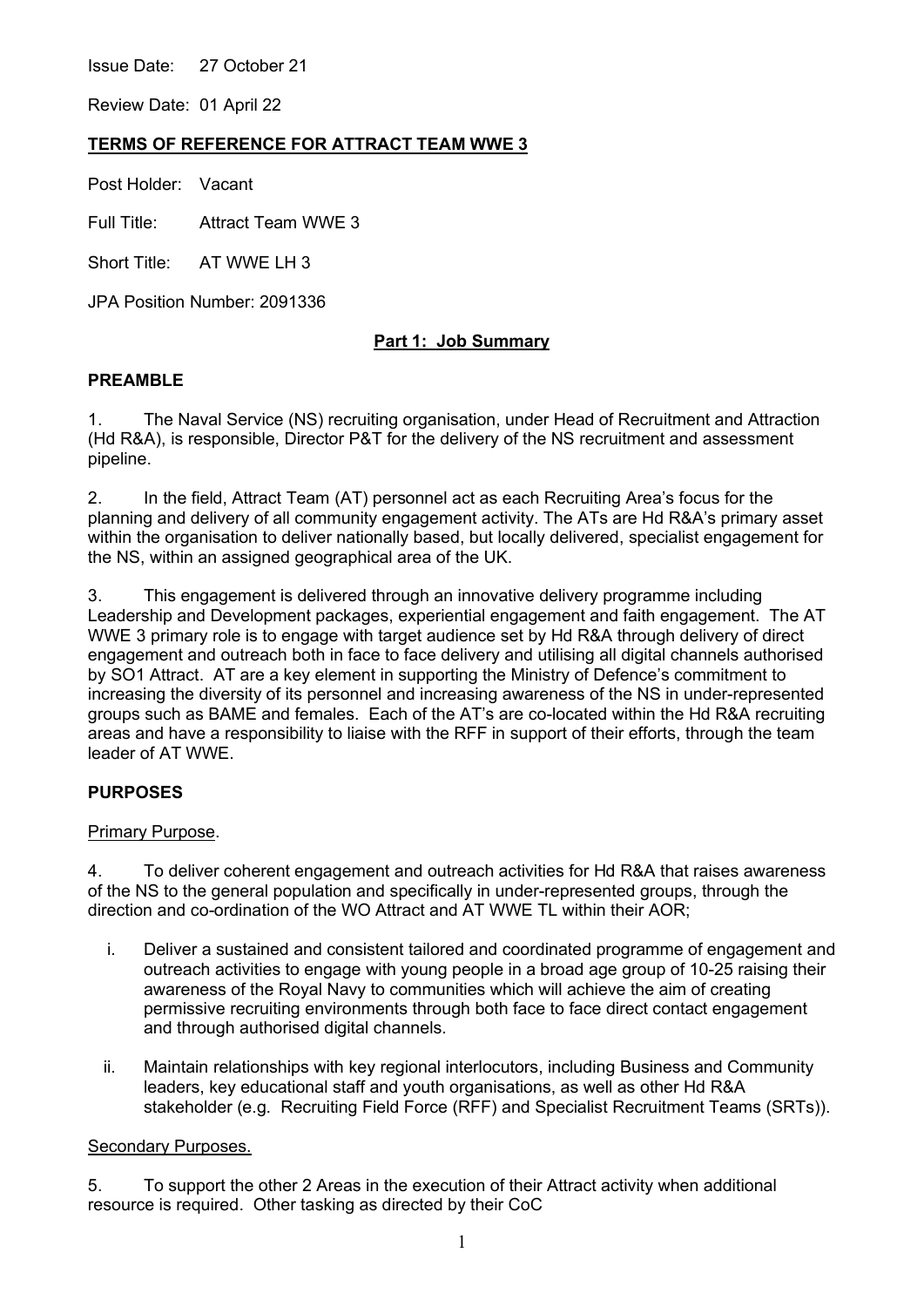# **ACCOUNTABILITY**

6. AT WWE 3 is accountable to AT WWE TL who will be their First Reporting Officer. AT WWE WO Attract Delivery North will be Second Reporting Officer.

## **AUTHORITY**

- 7. AT WWE 3 is authorised to:
	- i. Deliver approved presentations and activities, both face to face and through authorised digital channels, in Schools, Colleges, Universities, Youth Organisations and other community organisations as tasked by Command.
	- ii. Maintain direct liaison with all other AT Team's positions in order to ensure that approaches to engagement and outreach is consistent and coherent. Develop best practice through coordination at the AT Team Leaders Monthly Meeting.
	- iii. Maintain direct liaison with other Hd R&A RFF staff within their area.
	- iv. For Media and Communications opportunities, maintain liaison with the relevant Hd R&A Attract Planning and Media and AT Digital Media Manager.
	- v. Take decisions and sign correspondence at the appropriate level in support of his/her purpose.

8. To fulfil the primary purpose AT WWE 3 is authorised to support TL in the maintenance of direct liaison at the appropriate level with:

- i. Education, employment and other civil authorities including those who represent ethnic minority (EM) organisations.
- ii. All groupings of the NS including HM Ships and Establishments.
- iii. Appropriate NRC HQ Staff to exploit events such as Ship visits.
- iv. Army and RAF staffs within his/her region for Tri Service outreach activities
- v. The 3 services' Cadets, Combined Cadet Forces and University Officer Training Organisations.
- vi. Hd R&A Recruiting Coherence and marketing staff through their team leader.

# **TASKS**

9. The AT WWE 3 tasks are:

# **Primary Tasks**:

i. Engage with young people through the delivery of approved presentations and activities to deliver a coherent outreach programme that raises awareness of the Naval Service in under-represented groups such as females and BAME, within their AOR both in face to face engagement or through the medium of on-line delivery platforms.